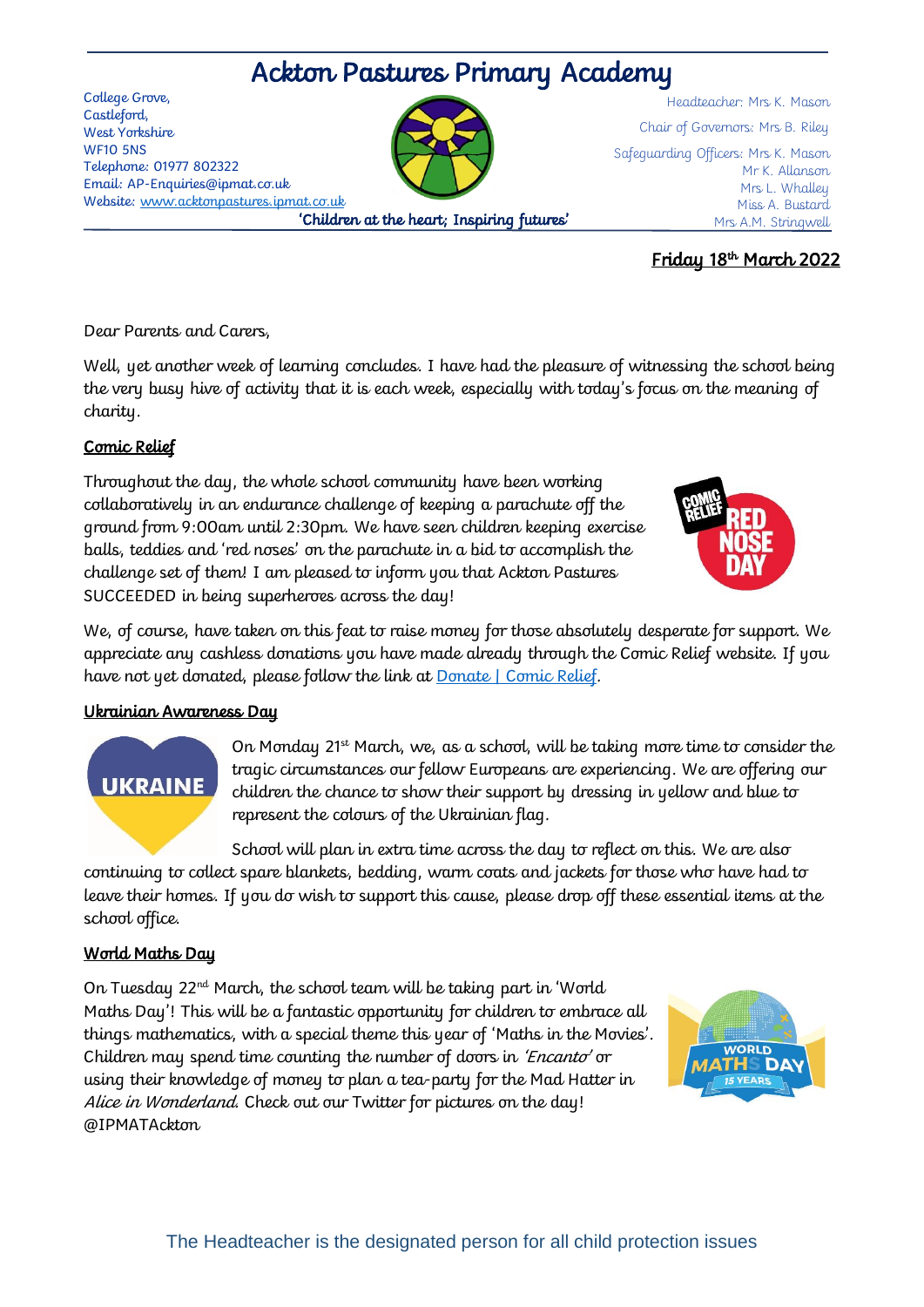## **Punctuality**

Please can we take this opportunity to remind parents and carers of the importance of punctuality. We, as a school, already offer a flexible 'rolling entry' where children can attend school from 8:45am. School officially starts at 9:00am, with core learning happening immediately. It is so very important that your children are in school on time so that they do not miss vital learning, which does impact on the progress your children make.

Additionally, please ensure you are collecting your children promptly at the end of each day. There have been a number of incidents recently where children have not been collected by the agreed school finish time. Please note, if a pattern of late collection of your children forms, we may have no choice but communicating this to external services.

#### Contact Numbers/Response

Please can you ensure that we have your most recent contact details. There are a growing number of incidents where we are unable to get through to any of the contacts identified on your child's school records. Be reminded that we may ring through on a withheld number at times and will always follow with a text. It is imperative that at least one contact is contactable each day in case of emergencies.

#### Picture News

Please find below the Picture News discussion poster that we have reflected on this week during our key stage assemblies. We considered the act of bravery and understood the bravery of the Ukrainian president – Volodymyr Zelenskyy.